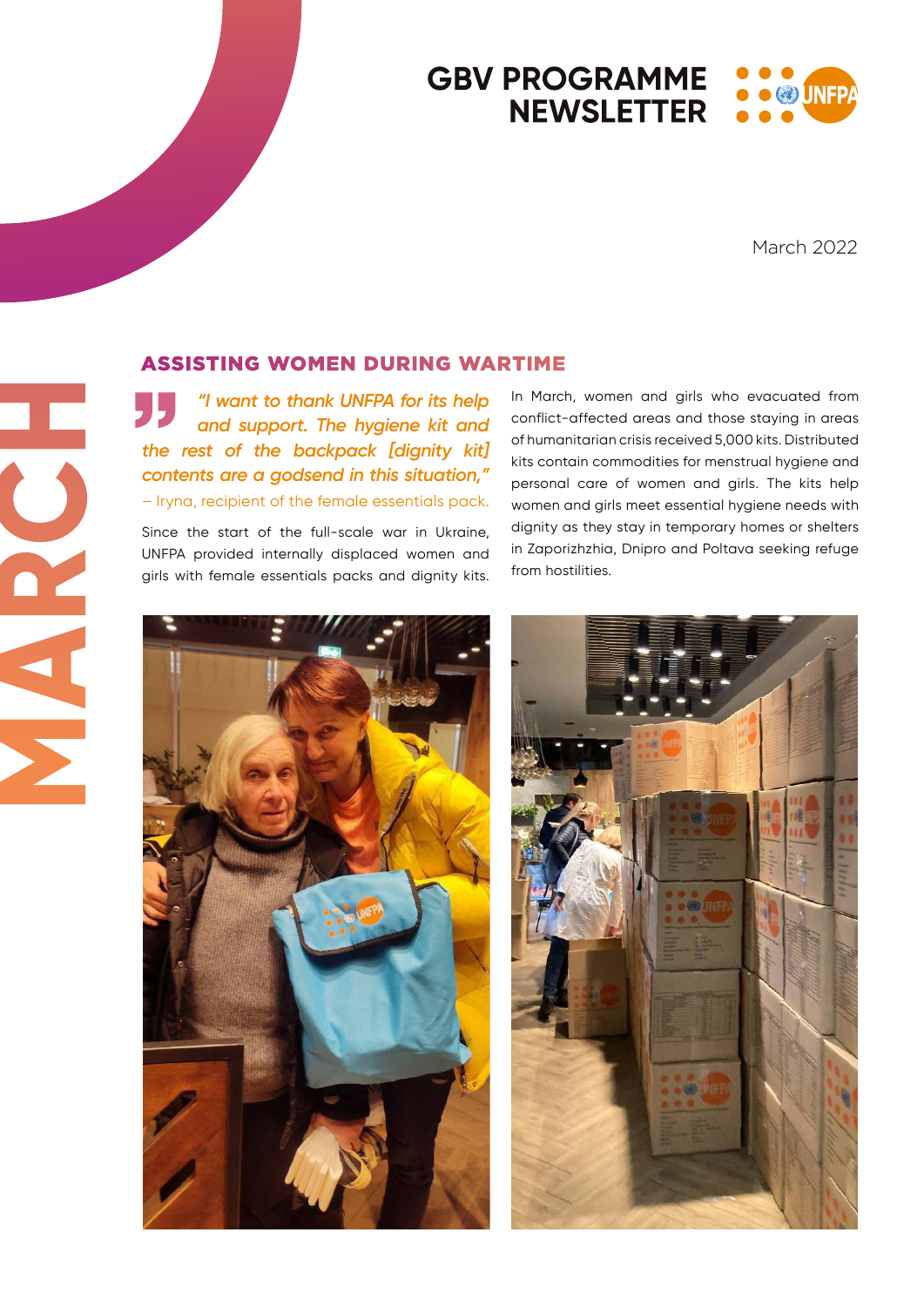#### NON-STOP SUPPORT OF THE GBV HOTLINE



Even as the country was waking to the shocks of the war, the national GBV hotline maintained service provision to everyone in need. Operated by La Strada with UNFPA and UK Government support, the 116 123 national toll-free hotline on prevention of domestic violence, trafficking and gender discrimination ensured non-stop provision of psychological counselling via messengers.

UNFPA supported the installation of a virtual teleconferencing system to enable operators' work without attachment to the physical office in Kyiv. On 11 March, the hotline resumed phone consultations in full capacity.

In March 2022, the hotline for GBV survivors received 997 calls and provided free, confidential and accessible assistance in 314 cases of domestic and gender-based violence. Additionally, 589 beneficiaries received online psychological consultations and support.

Uninterrupted service provision by the hotline was both instrumental for timely response to GBV and reassuring for Ukrainians in times of uncertainty.

## PROTECTION AND CARING THROUGH INFORMATION SHARING

The war has unquestionably changed the lives of every citizen of Ukraine, causing a wave of internal and external migration. Facing uncertainty, people required information adapted to their specific needs. Many women, who moved to other countries, travelling alone or with children, sought security advice and information on available services. Other people, who stayed in the country as internally displaced, faced a higher risk of exposure or witnessing mistreatment and violence, and needed contacts for help.

To meet the demand, UNFPA, developed sets of materials with contact information of specialised GBV services in Ukraine and abroad, possible ways to act in case of domestic violence (as a survivor or witness), and useful tips from psychologists and doctors. Jointly with partners, UNFPA distributed 450,000 information leaflets at border crossings and cities hosting IDPs. Additionally, this information was disseminated via programme's social networks – Facebook and Instagram pages of the "Break the Circle" information campaign and "(No) trivia in relationships" project pages.

The availability of helpful information informed the decisions of Ukrainians and helped mitigate the risks of GBV throughout their journeys to safety.



# Знайдіть підтримку

Зверніться до іншої людини, яка може мати більше переваг над кривдником і попросіть про допомогу. Наприклад, якщо ви знаходитесь у кафе, пошукайте охоронця і вкажіть на те, що відбувається.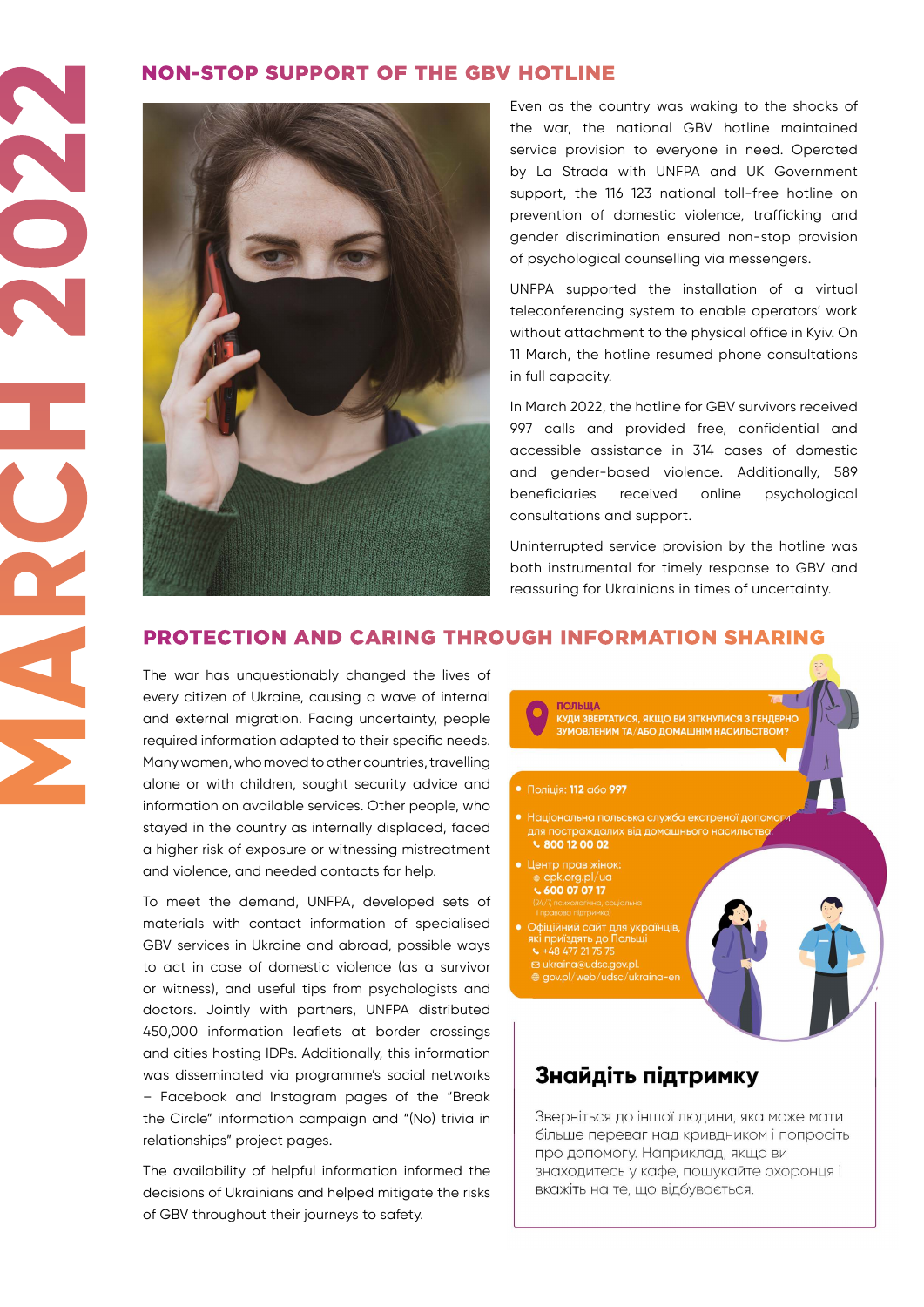### PSYCHOLOGICAL SUPPORT FOR VULNERABLE WOMEN AND GIRLS

*"I am infinitely grateful to you for your caring attitude and attention to everyone. I got into this programme not by chance, but because I live in conditions of psychological, physical and economic violence in the family... Therefore, your sessions, and especially practical classes for me – it's a breath of fresh air and a kind of guide to a deeper understanding of the problems, and, finally, to a healthy life, to a happy self,"* – Olena, an attendee of the psychological consultation session.

Since February, four psychologists of the "Break the Circle" online Women Career Hub extended the scope of their support not only for hub clients but also for all women seeking help during wartime hardships.

In less than two months, specialists provided more than 320 hours of group and individual consultations. To enhance their work, UNFPA prepared 5 sets of information materials:

- Some things should never be put off. Protection against domestic violence is one of them;
- How to support relatives in temporarily occupied cities;
- How to cope with anxiety;

**MARCH 2022** 

- Methodical recommendations for people whose relatives are now defending Ukraine;
- Self-assistance in stress.

Consultations revealed that most women have faced new dangers they never experienced and did not know how to respond. Many clients requested help in dealing with trauma caused by losses of relatives or homes. They also asked for support with overcoming apathy, fatigue, exhaustion and learning to control aggressive emotional outbursts towards others. In addition, psychologists assisted internally displaced women who evacuated from temporarily occupied territories.

Participants' feedback demonstrated that meetings were timely and helpful. Some of them registered for individual consultations after the group meetings, others started networking and supporting each other.

For many women, economic resilience became a new priority, as they come to realise it may take long to return home. In such circumstances, referral to career counsellors of the "Break the Circle" Career Hub was more than handy. Women, who decided to enrol for employability counselling, were also receiving psychological supervision and coaching. Such sessions helped them adjust to the new context, maintain internal balance and find effective solutions in life.

Working with the support of the UK Government, the **["Break the Circle"](https://careerhub.rozirvykolo.org/)** online career hub makes comprehensive employability support available for Ukrainian vulnerable women and girls across the country.